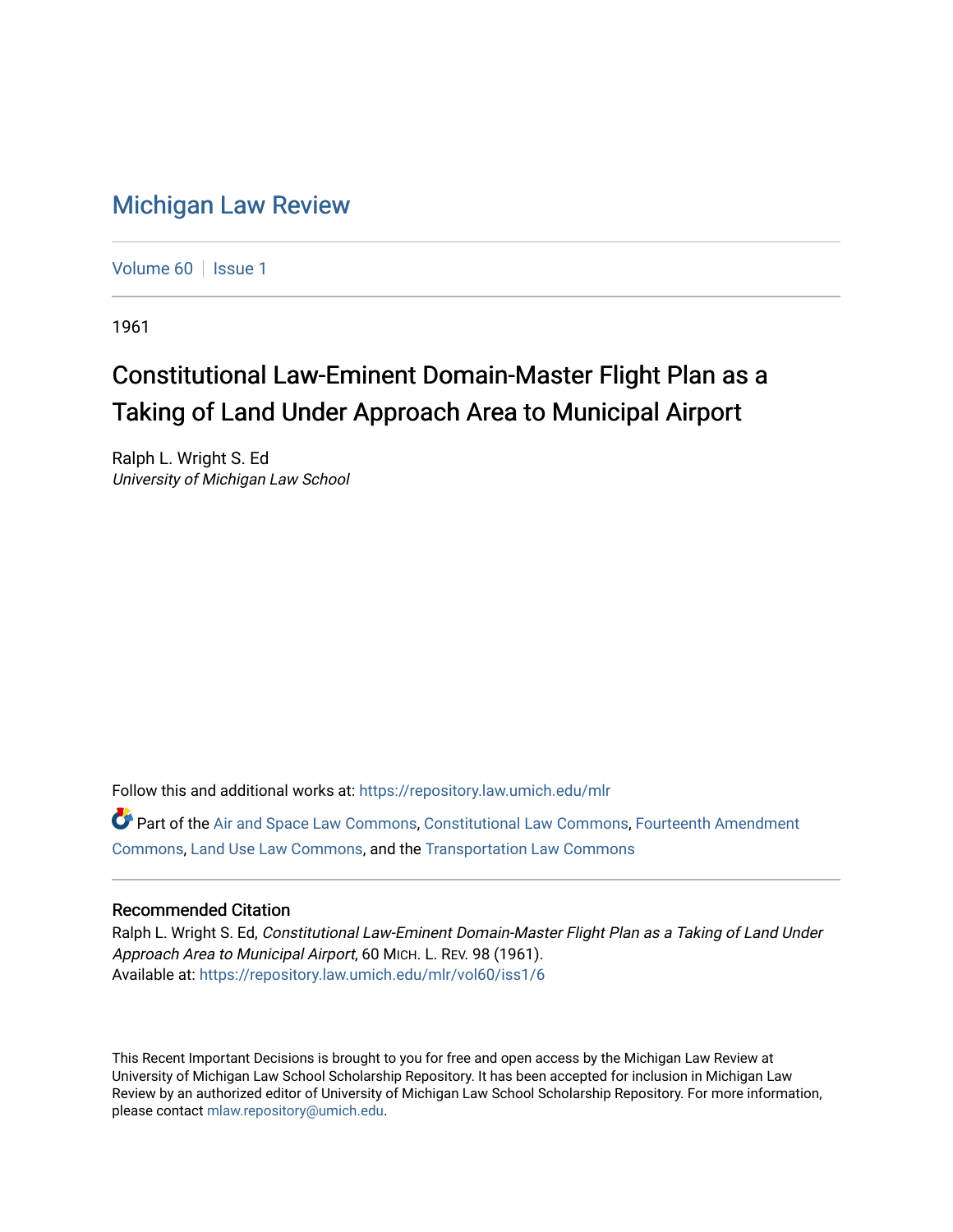CONSTITUTIONAL LAW - EMINENT DOMAIN - MASTER FLIGHT PLAN AS A TAKING OF LAND UNDER APPROACH AREA TO MUNICIPAL AIRPORT-Plaintiff owned land adjacent to the Greater Pittsburgh Airport which lay under an approach area for one of the runways. Allegheny County, in compliance with rules and regulations of the Civil Aeronautics Authority, drafted a "Master Plan," approved by the CAA, which showed the approach area over part of plaintiff's property. Plaintiff sued to recover damages from the county, owner and operator of the airport, alleging an appropriation of his land because of the substantial interference with its use and enjoyment caused by flights at low altitudes above his land during landings and take-offs. Upon an award of damages by the viewers, the county objected, claiming there had been no taking; but the lower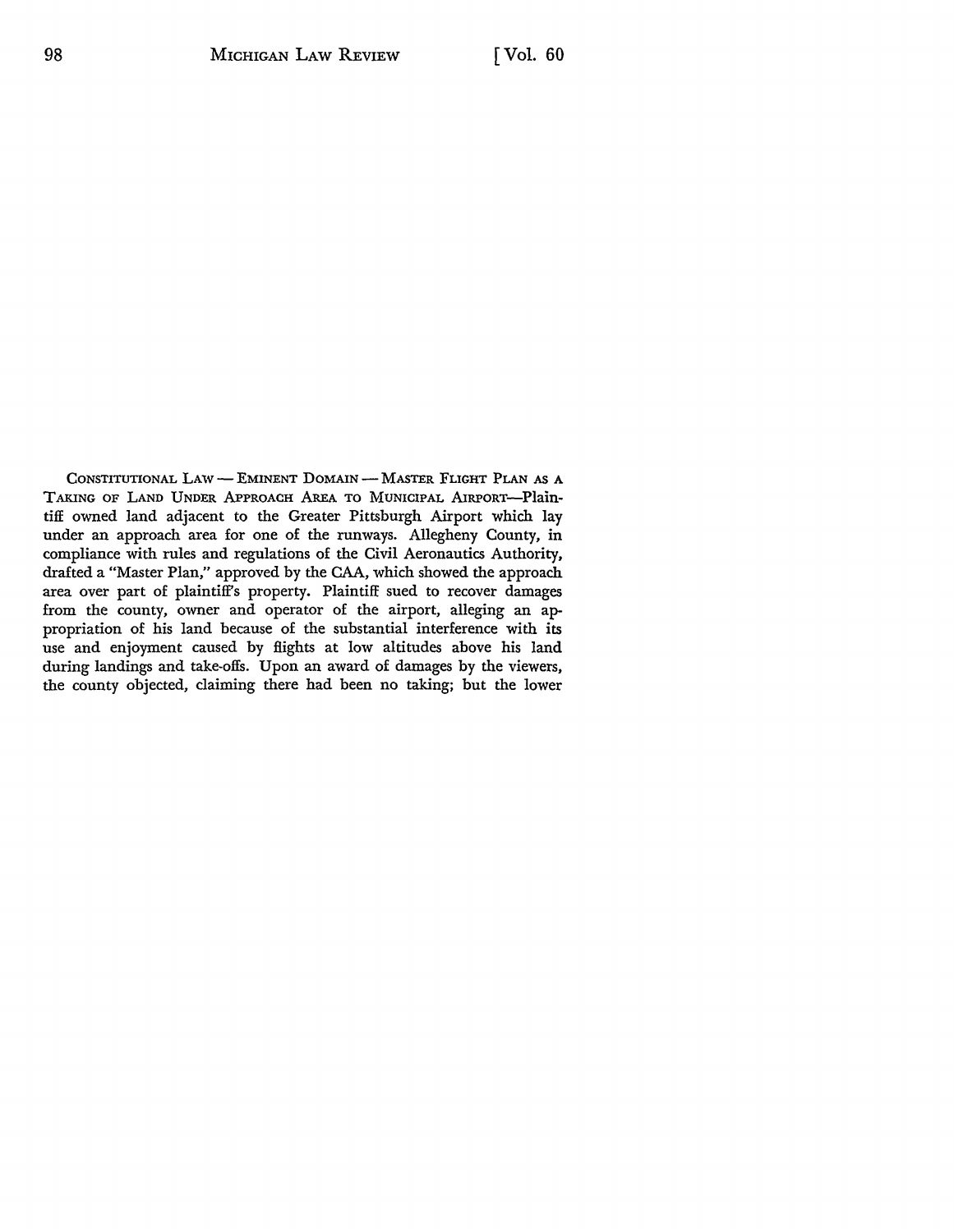court dismissed the county's exceptions. On appeal from the order of dismissal, *held,* reversed, two justices dissenting. Neither the ownership and operation of the airport nor the adoption of the "Master Plan" constituted a taking by the county of an easement of avigation over plaintiffs property for which compensation must be made.1 *Griggs v. Allegheny County,* 402 Pa. 411, 168 A.2d 123 (1961).

The fifth amendment of the United States Constitution provides that "private property" shall not "be taken for public use without just compensation." The Supreme Court has held that the fourteenth amendment makes this restriction applicable to state govemments.2 From the words of the amendment it is clear that there must be a "taking" before a landowner is entitled to compensation. The general rule is that there need not be an actual physical taking, but that a restriction, diminution, or interruption of the rights of ownership lessening the value of land, and conferring property rights upon the public for public use constitutes a "taking."<sup>3</sup>

The eminent domain provision of the Constitution has increasing significance in the air age.4 The Air Commerce Act of 1926, as amended by the Civil Aeronautics Act of 1938, declares, "There ... exist[s] in behalf of any citizen of the United States a public right of freedom of transit in air commerce through the navigable airspace of the United States.''5 "Navigable airspace" is defined as the airspace above the prescribed minimum altitudes of Hight. Under this definition, the Supreme Court in *United* 

1 There is either an alternative holding or strong dictum declaring that no evidence was offered to show that such action deprived the plaintiff of the use and enjoyment of his property, substantially or otherwise. Principal case at 418, 168 A.2d at 126-27.

2 Chicago, B. &: Q. R.R. v. Chicago, 166 U.S. 226 (1897).

3 See United States v. Causby, 328 U.S. 256 (1946); United States v. General Motors Corp., 323 U.S. 373 (1945) ; Pennsylvania Coal Co. v. Mahon, 260 U.S. 393 (1922) ; Portsmouth Harbor Land & Hotel Co. v. United States, 260 U.S. 327 (1922); United States v. Cress, 243 U.S. 316 (1917): Pumpelly v. Green Bay Co., 80 U.S. (13 Wall.) 166 (1872); *In re* Forsstrom, 44 Ariz. 472, 38 P.2d 878 (1934); Nalon v. Sioux City, 216 Iowa 1041, 250 N.W. 166 (1933); Kentucky State Park Comm'n v. Wilder, 260 Ky. 190, 84 S.W.2d 38 (1935) ; Friendship Cemetery v. Mayor and City Council of Baltimore, 200 Md. 430, 90 A.2d 695 (1952); Forster v. Scott, 136 N.Y. 577, 32 N.E. 976 (1893); City of Denton v. Hunt, 235 S.W .2d 212 (Tex. Civ. App. 1950) ; Cormack, *Legal Concepts in Cases of Eminent Domain,* 41 YALE L.J. 221, 225-31 (1931); Note, 16 U. DET. L.J. 46 (1952).

When governmental action actually destroys property rights, it may constitute a regulation-an exercise of the police power, for which compensation is not required. Sec Pennsylvania Coal Co. v. Mahon, *supra;* Ackerman v. Port of Seattle, 55 Wash. 2d 400, 403-07, 348 P.2d 664, 668-69 (1960). For articles discussing the distinction between regulation and taking, see Abels, *Price Control in War and Emergency,* 90 U. PA. L. REv. 675 (1942) ; Cochran, *Governmental Seizure of a Business To Prevent Strike-Caused Work Stoppages-Regulation or Taking?* 19 GEO. WASH. L. REv. 184 (1950); Kauper, *Wanted: A New Definition of the Rate Base, 37 MICH. L. REV. 1209 (1939).* 

-4 See generally Harvey, *Landowners' Rights in the Air Age: The Airport Dilemma,*  56 MICH. L. REv. 1313 (1958) •

5 52 Stat. 973, 980 (1938), 49 U.S.C. § 1304 (1958).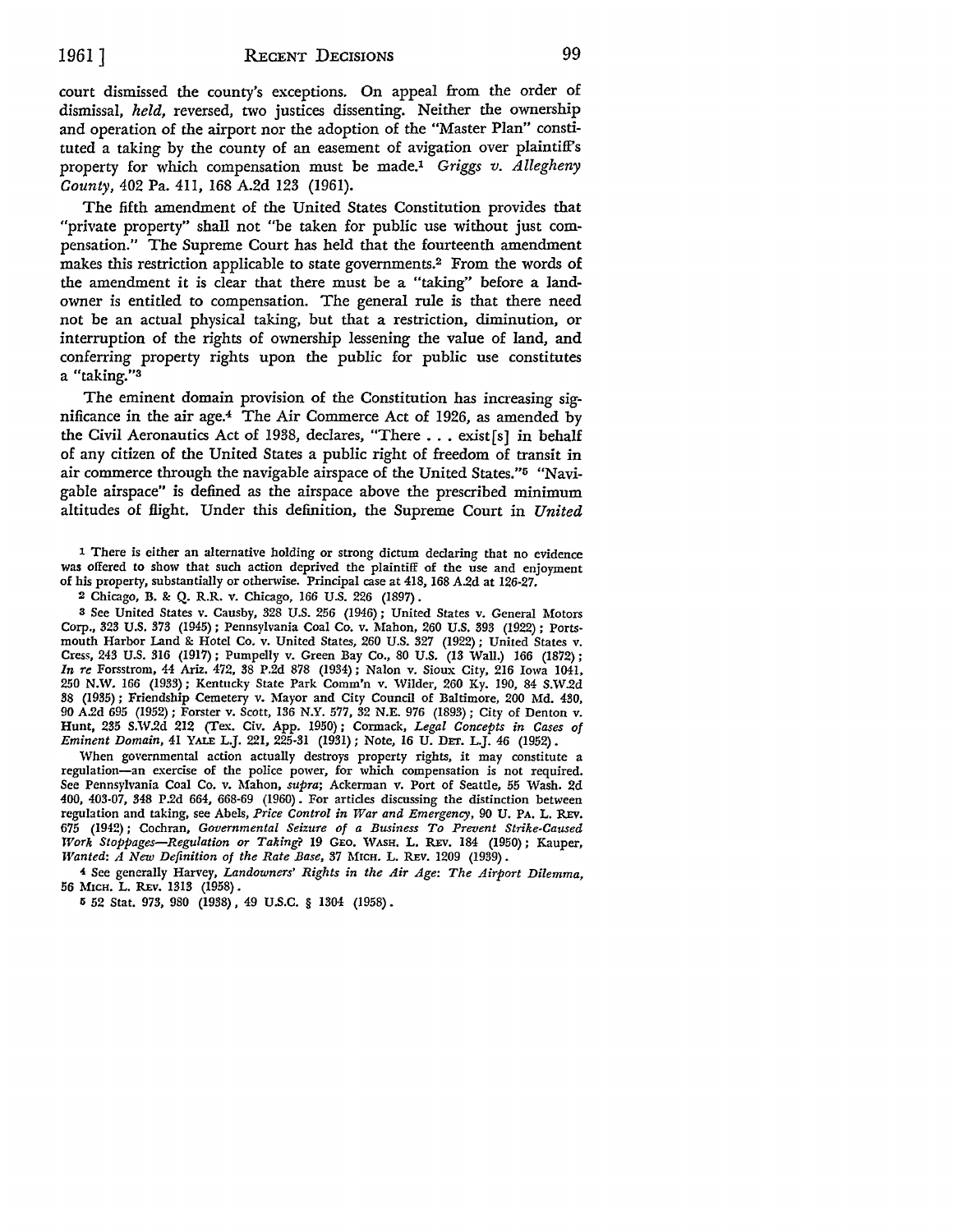States v. Causby<sup>6</sup> held that the navigable airspace which Congress placed in the public domain did *not* include the glide path for take-offs and landings.<sup>7</sup> In 1958, however, Congress amended the statute<sup>8</sup> and included in "navigable airspace" the airspace needed to insure safety in take-offs and landings.9 The court in the principal case, without discussing the effect of the 1958 statute on the *Causby* holding, follows categorically the proposition formulated in that case. The *Causby* decision places the airports and airlines in a difficult position since a long glide path is necessary for the operation of large planes.10 The rights of landowners adjacent to airfields must continually be balanced against the airlines' rights of free access to the airways.11 In the balancing process there is no place for the ancient common law doctrine of *usque ad coelum,* and in *Causby* the court clearly said that it did not apply to modem air transportation.12 The Court in *Causby* instead adopted the rule formulated in *Hinman v. Pacific Air Transport13* that the landowner owns only the airspace he actually occupies, and can object only to such use of the airspace above the surface as does actual damage.14 In the principal case the court suggests *obiter* that because the flights substantially deprived the plaintiff of the beneficial use and enjoyment of his property,15 perhaps the *airlines* would be liable for a taking if they had been clothed with the power of eminent domain. In *Causby* the United States both owned and operated the aircraft which caused the deprivation of the owner's use and enjoyment of the neighboring property, although the opinion does not indicate who actually maintained and operated the airport. Thus the issue in the principal case reduced itself to whether ownership of the airport and formulation of a "Master Plan" alone is sufficient governmental action to constitute a taking of property which must be compensated under the fourteenth amendment.

The Supreme Court of Washington in *Ackerman v. Port of Seattle16* 

6 328 U.S. 256 (1946).

*1 Id.* at 264.

8 72 Stat. 739, 49 U.S.C. § 1301 (24) (1958).

9 For a discussion of whether the federal regulatory system has preempted the field regarding flights in the approach area, see Allegheny Airlines v. Village of Cedarhurst, 238 F.2d 812, 815 (2d Cir. 1956) .

10 Large airplanes in operation today require a glide path in a ratio of fifty feet in ground length to each one-foot drop in altitude. See Harvey, *supra* note 4, at 1314.

11 See generally *A Conference on Control and Protection of Airport Approaches,* 24 J. Am L. &: CoM. 169 (1957); Rhyne, *Airport Legislation and Court Decisions,* 14 J. Am L. & COM. 289 (1947).

12 United States v. Causby, 328 U.S. 256, 261 (1946). The decision in this case upheld the claimant's right to damages from the United States for a taking of certain of his property located near an airport because of a substantial interference with his use and enjoyment of it by low flights of U.S. military planes when taking off from or landing at the airport.

13 84 F.2d 755 (9th Cir. 1936), *cert. denied,* 300 U.S. 654 (1937).

14 United States v. Causby, 328 U.S. 256, 261, 262, 264-67 (1946).

15 Principal case at 419, 168 A.2d at 127.

16 55 Wash. 2d 400, 348 P.2d 664 (1960).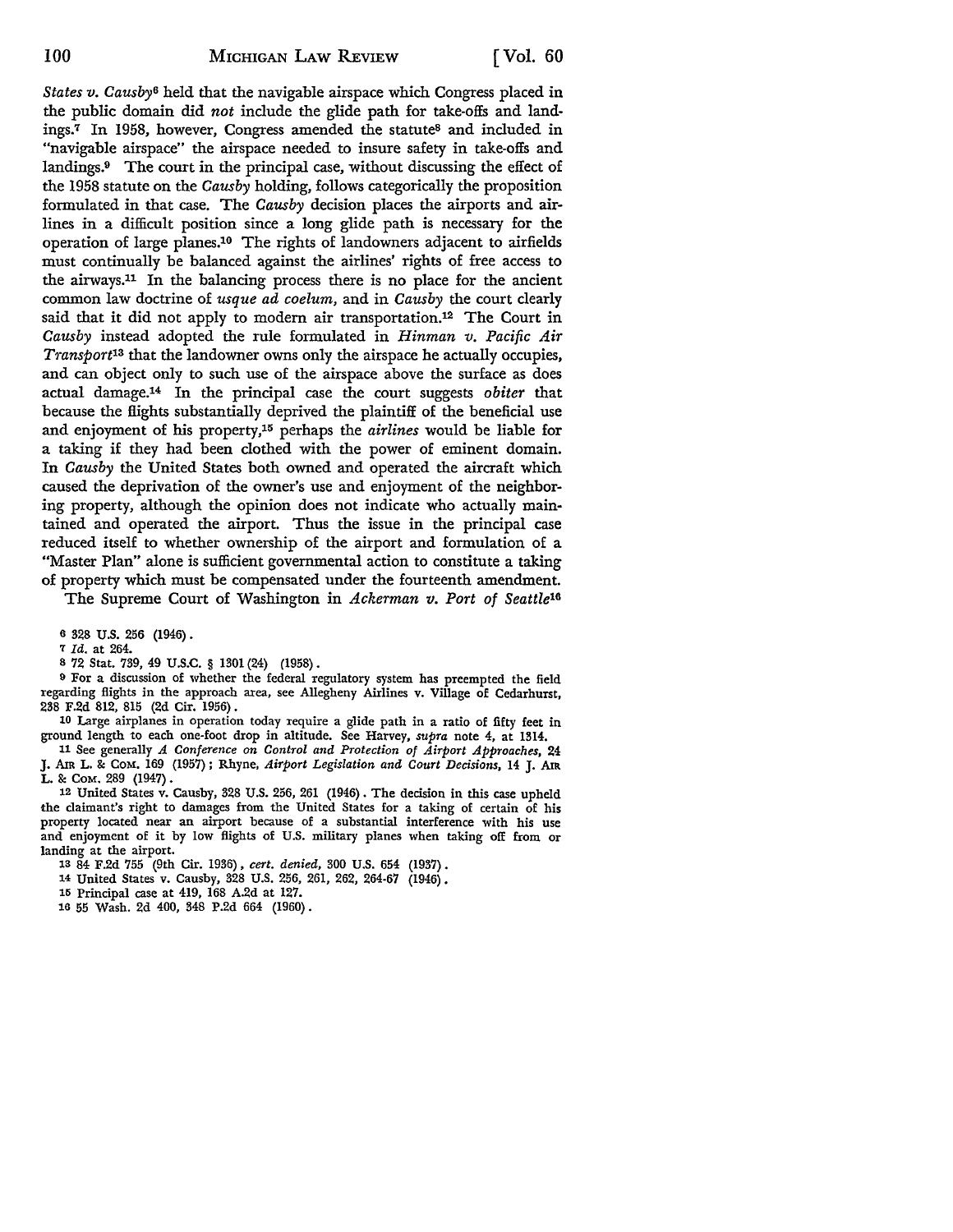decided that the Port was liable in damages for a taking which resulted from low flights into the airport in accordance with federally-prescribed regulations and orders. This seems to be the only case in which relief was granted on the grounds of constitutional taking where the defendant participated in no actual flights.<sup>17</sup> In *Ackerman*, the Port itself did not fly any planes, and apparently used no "Master Plan,'' yet was held liable for its failure to provide adequate facilities, necessitating the frequent low flights over the plaintiff's lands. The court observed that an adequate approach-way is as necessary a part of an airport as is the ground on which the airstrip itself is constructed, and must be provided so that private airspace of adjacent landowners will not be invaded by airplanes using the airport.<sup>18</sup> The Port had the power to acquire an approach-way by condemnation, but failed to exercise that power, with the result that plaintiff's private airspace was used as an approach area without just compensation having been paid to him. The use of land for the maintainence of other property devoted to a public purpose is a taking for a public use.19

Because most of the suits are based either on the nuisance<sup>20</sup> or on the trespass21 doctrine, there is little authority for the view that property is "taken" by low flying planes in the approach area. However, the Pennsylvania cases dealing with the filing of a plat as constituting a taking could have led, by way of analogy, to a finding that use of the "Master Plan" resulted in a taking. The rule as developed in those cases is that the mere plotting of a street upon a city plan, without anything more, does not constitute a taking authorizing compensation to the abutting owners,<sup>22</sup> because the marking of a street on a city map indicates nothing more than an intention to take property in the future.23 But an exception to the rule has developed: if the city does some unequivocal act evidencing its intention to open the street followed by actual work done on it, the right to compensation will accrue even if the council fails or neglects to pass an opening ordinance.24 In the airport situation it is quite obvious that a

17 *But see* United States v. 48.10 Acres of Land, 144 F. Supp. 258 (S.D.N.Y. 1956); and United States v. 4.43 Acres of Land, 137 F. Supp. 567, 569 (N.D. Tex. 1956).

18 Ackerman v. Port of Seattle, 55 Wash. 2d 400, 409-11, 348 P.2d 664, 671-72 (1960). 10 *Id.* at 410, 348 P.2d at 671.

20 See City of Newark v. Eastern Airlines, 159 F. Supp. 750 (D.N.J. 1958); Burnham v. Beverly Ainvays, Inc., 3ll Mass. 628, 42 N.E.2d 575 (1942); Smith v. New England Aircraft Co., 270 Mass. 5Il, 170 N.E. 385 (1930).

21 See Delta Air Corp. v. Kersey, 193 Ga. 862, 20 S.E.2d 245 (1942). *But see* City of Phoenix v. Harlan, 75 Ariz. 290, 255 P.2d 609 (1953); Brooks v. Patterson, 159 Fla. 263, 31 So. 2d 472 (1947); Crew v. Gallagher, 358 Pa. 541, 58 A.2d 179 (1948).

22 Philadelphia Parkway Opening, 295 Pa. 538, 145 Atl. 600 (1929); Hoffer v. Reading Co., 287 Pa. 120, 134 Atl. 415 (1926) ; Herrington's Petition, 266 Pa. 88, 109- Atl. 791 (1920); Rowan v. Commonwealth, 261 Pa. 88, 104 Atl. 502 (1918) ; Bush v. McKeesport, 166 Pa. 57, 30 Atl. 1023 (1895); Whitaker v. Phoenixville Borough, 141 Pa. 327, 21 Atl. 604 (1891) ; Volkmar Street, 124 Pa. 320, 16 Atl. 867 (1889); Forbes Street. 70 Pa. 125 (1871) .

23 See Philadelphia Parkway, 250 Pa. 257, 261, 95 Atl. 429 (1915).

24 Philadelphia Appeal, 364 Pa. 71, 70 A.2d 847 (1950); Philadelphia Parkway,